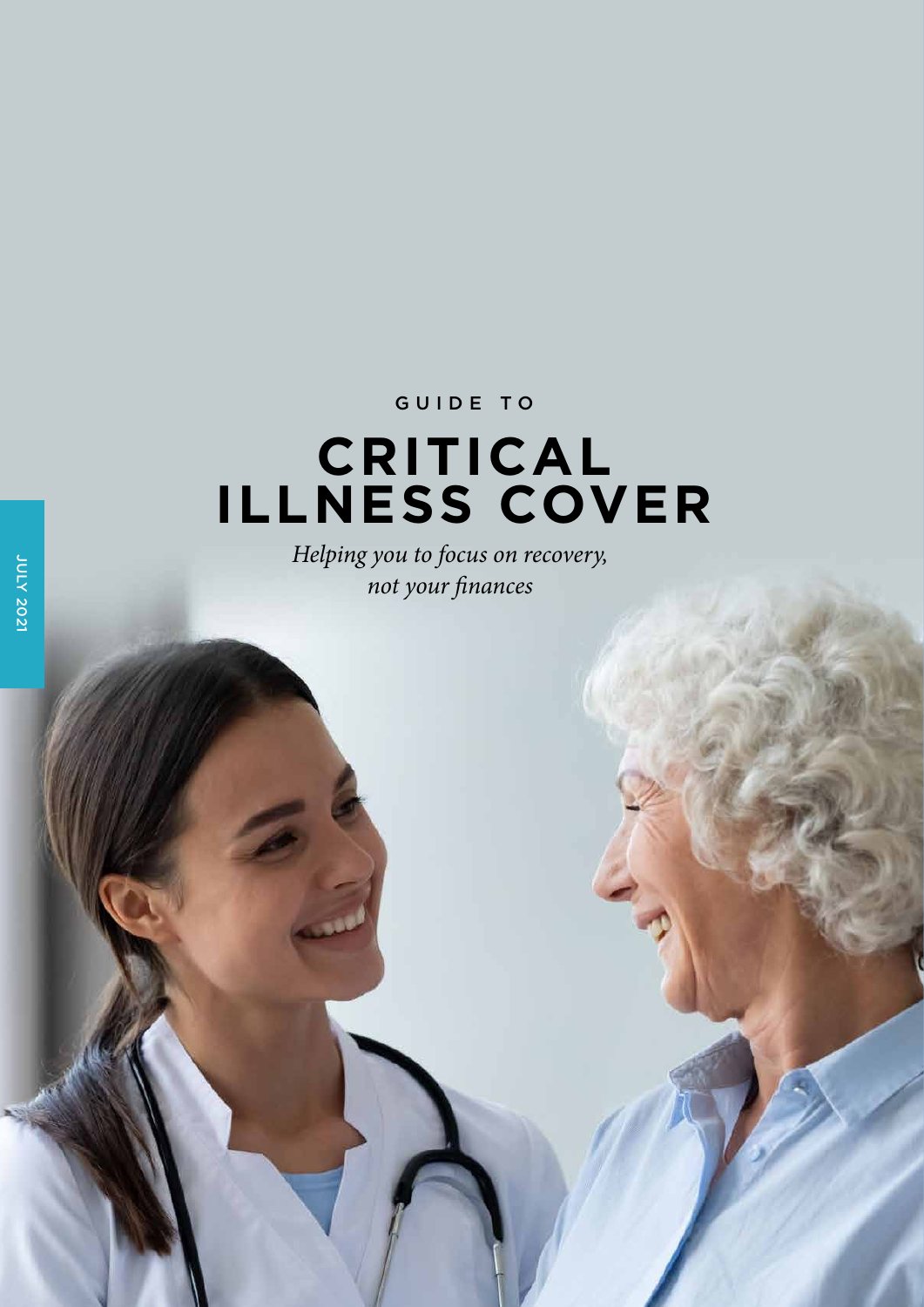#### **Focus on getting better**

In the event of being unable to work due to critical illness, having access to the right amount of money can alleviate some of the financial stress of the situation. The important thing is being able to focus on getting better and not having to worry about money.

Critical illness can severely impact the way you live your life, especially when you have to consider supporting your family while you are recovering. People finding themselves in this situation may use their savings to supplement their loss of income, some may rely on an employment benefit package, while others may find that critical illness cover is their best option.

#### **Minimise the financial impact**

It's easy to think 'I'd cope, that'll never happen to me', but most of us know someone either

directly or through friends and family that has been affected. Any of us can become ill at any age – and with appropriate critical illness cover in place, it could help to give some financial security at a difficult time.

Critical illness cover can help to minimise the financial impact on you and your loved ones. For example, if you needed to give up work to recover or if you passed away during the length of the policy, the money could be used to help fund the mortgage or rent, everyday bills or even simple things like the weekly food shop – giving you and/or your family some peace of mind when you need it most.

#### **Preparing for the worst**

After surviving a critical illness, sufferers may not be able to return to work straight away (or ever), or may need home modifications or private therapeutic care. It is sad to contemplate a situation where someone survives a serious illness but fails to survive the ensuing financial hardship. Preparing for the worst is not something we want to think about when feeling fit and healthy, but you never know what life is going to throw at you next.

Critical illness cover, either on its own or as part of a life assurance policy, is designed to pay you a tax-free lump sum on the diagnosis of

certain specified life-threatening or debilitating (but not necessarily fatal) conditions, such as a heart attack, stroke, certain types/stages of cancer and multiple sclerosis.

#### **A time of emotional stress**

A more comprehensive policy will cover many more serious conditions, including loss of sight, permanent loss of hearing and a total and permanent disability that stops you from working. Some policies also provide cover against the loss of limbs. But not all conditions are necessarily covered, which is why you should always obtain professional financial advice.

How much you pay for critical illness cover will depend on a range of factors, including what sort of policy you have chosen, your age, the amount you want the policy to pay out, and whether or not you smoke.  $\blacksquare$ 

If you are single with no dependants, critical illness cover can be used to pay off your mortgage, which means that you would have fewer bills or a lump sum to use if you became very unwell. And if you are part of a couple, it can provide much-needed financial support at a time of emotional stress.

#### **Combined life and critical illness cover**

The illnesses covered are specified in the policy along with any exclusions and limitations, which may differ between insurers. Critical illness policies usually only pay out once, so they are not 66

### GUIDE TO

# **CRITICAL ILLNESS COVER**

Helping you to focus on recovery, not your finances

Everybody wants to feel that, even if they were diagnosed with a critical illness, they'd be able to cope financially. Critical Illness cover can help minimise the financial impact on you and your family if you become critically ill. Being diagnosed with a critical illness can affect anyone at any age, strike at any time and can turn lives upside down.

W hile it's easier to explain the<br>
people often overlook is what we<br>
happen if they were diagnosed with a critical importance of life cover, one scenario people often overlook is what would illness. One in two people in the UK will develop some form of cancer during their lifetime $[1]$ , every seven minutes someone will have a heart attack and every 12 minutes someone will have a stroke<sup>[2]</sup>.

a replacement for income. Some policies offer combined life and critical illness cover. These pay out if you are diagnosed with a specified critical illness, or you die – whichever happens first.

If you already have an existing critical illness policy, you might find that by replacing a policy, you would lose some of the benefits if you have developed any illnesses since you took out the first policy. It is important to seek professional advice before considering replacing or switching your policy, as pre-existing conditions may not be covered under a new policy.

#### **When you need to increase your cover**

Some policies allow you to increase your cover, particularly after lifestyle changes such as marriage, moving home or having children. If you cannot increase the cover under your existing policy, you could consider taking out new policy just to 'top up' your existing cover. A policy will provide cover only for

conditions defined in the policy document. For a condition to be covered, your condition must meet the policy definition exactly. This can mean that some conditions, such as some forms of cancer, won't be covered if deemed

insufficiently severe. Similarly, some conditions may not be covered if you suffer from them after reaching a certain age – for example, many policies will not cover Alzheimer's disease if diagnosed after the age of 60.

#### **Survival period**

Very few policies will pay out as soon as you receive diagnosis of any of the conditions listed in the policy, and most pay out only after a 'survival period'. This means that if you die within this period (even if you meet the definition of the critical illness given in the policy), the cover would not pay out. in the policy. Some insurers define 'permanent total disability' as being unable to work as you normally would as a result of sickness, while others see it as being unable to independently perform three or more 'Activities of Daily Living' as a result of sickness or accident.

Permanent total disability is usually included

#### **Activities of Daily Living include:**

- **n** Bathing
- $\blacksquare$  Dressing and undressing  $\blacksquare$  Eating
	-



 $\blacksquare$  <br> Transferring from bed to chair and back again

**Source data:** *[1] Cancer Research UK, 2019 [2] Heart UK, 2019*

#### **DO YOU HAVE A FINANCIAL CUSHION TO HELP ABSORB THE IMPACT OF A SERIOUS ILLNESS?**

The good news is that medical advances mean more people than ever are surviving conditions that might have killed earlier generations. Critical illness cover can provide cash to allow you to pursue a less stressful lifestyle while you recover from illness, or you can use it for any other purpose. To find out more or to discuss your concerns, please contact us – we look forward to hearing from you.

In the event of being unable to work due to critical illness, having access to the right amount of money can alleviate some of the financial stress of the situation.